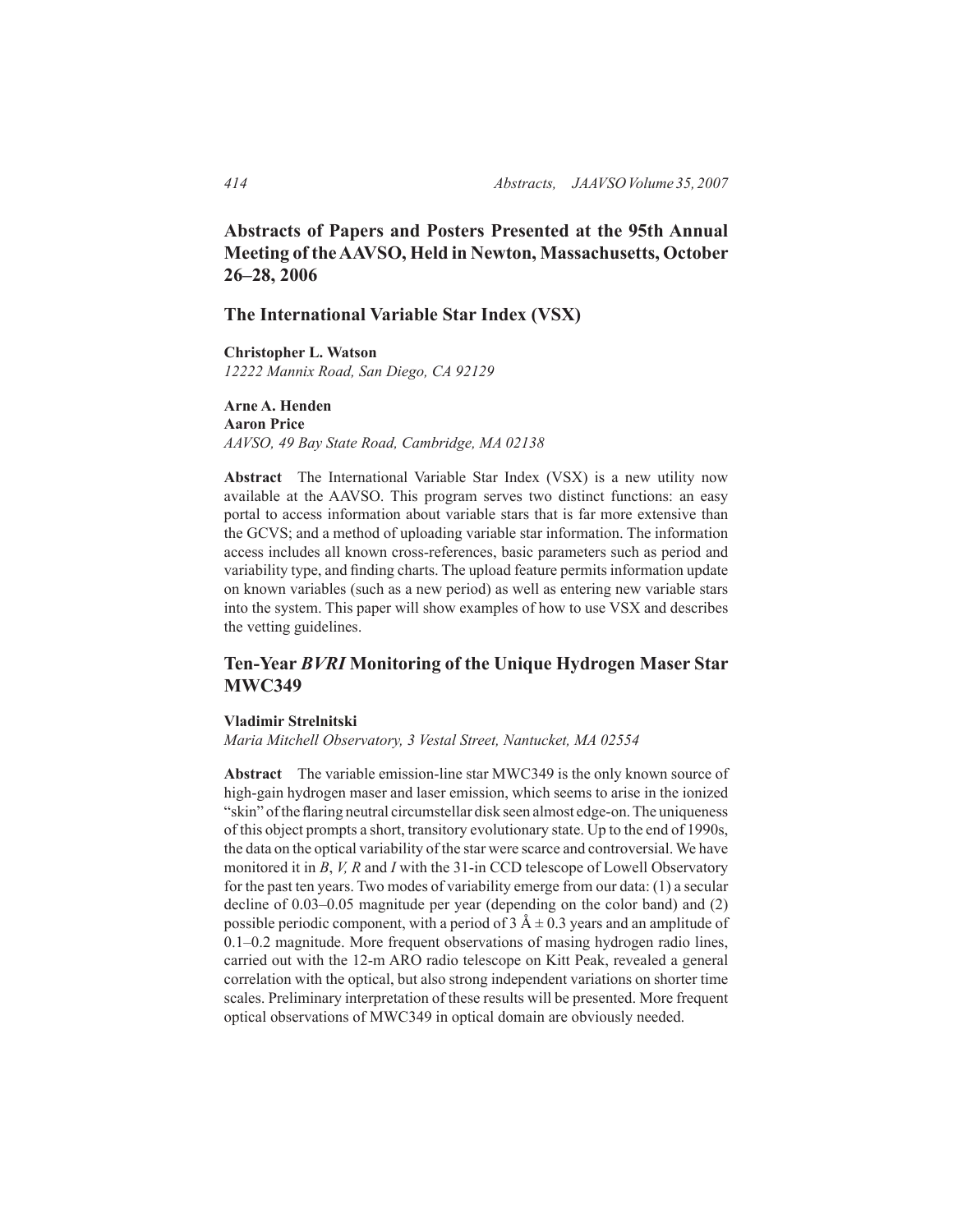# **In the Hunt for Variable Stars: Digging Into the Data Mine**

## **Theo Jones Pebble Richwine** *University of Arizona, Steward Observatory, 933 North Cherry, Tucson, AZ 85718*

**Abstract** Theo Jones, thirteen years old and in the seventh grade, is a finalist in

the 2006 Discovery Channel Young Scientist Challenge. He has a strong interest in astronomy and physics, as well as computer programming. He has attended several astronomy camps facilitated by the Conceptual Astronomy and Physics Education Research (CAPER) team at the University of Arizona. He is currently working with Pebble Richwine, a member of the CAPER team, at the University of Arizona using the curriculum packet "In the Hunt for Variable Stars." He is here presenting data results from studying the following variables: V558 AQL, NSV 12374, and GX Aql. Software applications utilized include: FITSVIEW, ASTROMETRICA, AND MIRA 6.

## **Real Time Photometry and Follow-up of Variable Stars**

## **Steve Brady**

*5 Melba Drive, Hudson, NH 03051*

**Abstract** An automated system for variable star observation with real time photometry and closed loop telescope scheduling is described. This new "AutoPhotometry" tool has demonstrated new opportunities for observatory productivity and discovery.

# **Effect of Finite Resolution on Magnitude Estimates**

#### **Grant Foster**

*Island Data Corporation, 2386 Faraday Ave., Suite 280, Carlsbad, CA 92008 and AAVSO, 25 Birch Street, Cambridge, MA 02138*

**Abstract** We consider the effect of finite resolution of visual magnitude estimates on the limiting precision and accuracy of visual light curves.

# **Secular Variations in CCD Transformation Coefficients**

### **Ronald E Zissell**

*161 North Main Street, South Hadley, MA, 01075*

**Abstract** How often should one redetermine your CCD transformation coefficients? Data obtained over an interval of eleven years show nightly scatter greater than the error statistics and a small but real secular change in the coefficients.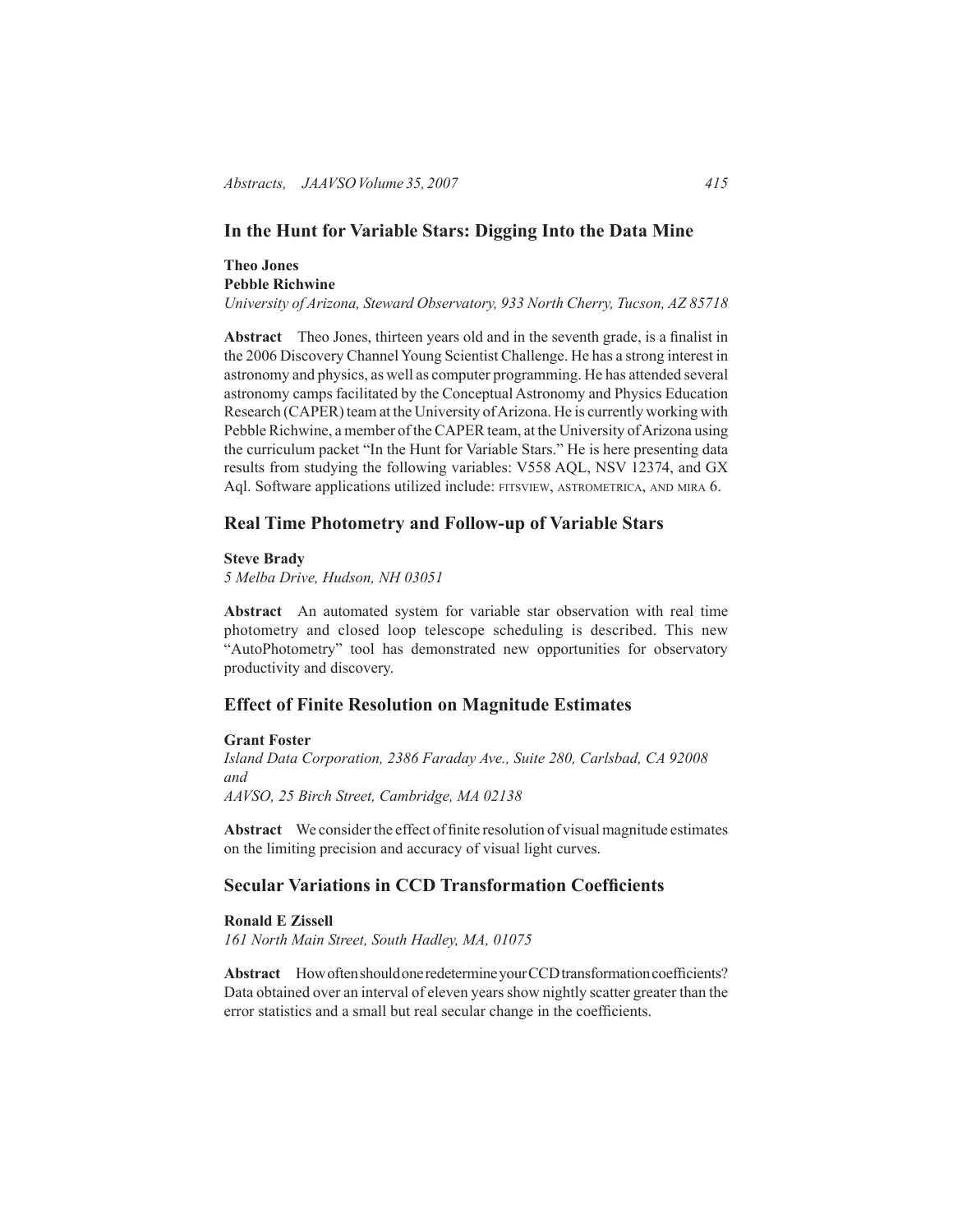# **Astronomy Teaching Resources: GEMS From the Lawrence Hall of Science**

# **Pebble Richwine Timothy F. Slater**

*University of Arizona, Steward Observatory, 933 North Cherry, Tucson, AZ 85718*

**Abstract** The Great Explorations in Math and Science (GEMS) curriculum guide books developed by Lawrence Hall of Science (LHS) support teachers in implementing inquiry in their classrooms. The guides are easy to use and provide extensive background information for teachers in a variety of topics, including many aspects of astronomy. We have had extensive experience with each of these guides both with students and with teachers. The guides are classroom proven, research-based, and have solid pedagogical methods incorporated in them. The guides provide easy to implement activities that lend themselves seamlessly to the star party environment. Complete information may be found at http://www. lawrencehallofscience.org/gems

## **Fun Physics Demonstrations for Astronomy Outreach**

## **Mary Ann Kadooka**

*University of Hawaii, Institute for Astronomy, 2680 Woodlawn Drive, Honolulu, HI 96822*

**Abstract** Here are fun ways to motivate attendees at your star parties. You can excite your audience with simple inertia demonstrations using raw eggs and paper tubes plus an orbiting nerf ball activity. Simple explanations on how these physics concepts are applied to astronomy phenomenon will be given.

## **Progress and Prospects—The AAVSO-AL Observing Venture**

#### **Roger Kolman**

*279 South Milton Avenue, Glen Ellyn, IL 60137*

#### **Barry Beaman**

*6804 Alvina Road, Rockford, IL 61101*

**Abstract** Progress is reported here on the prospect of a cooperative observing venture between the AAVSO and the Astronomical League. Several proposals are suggested and strategies for implementation are discussed.